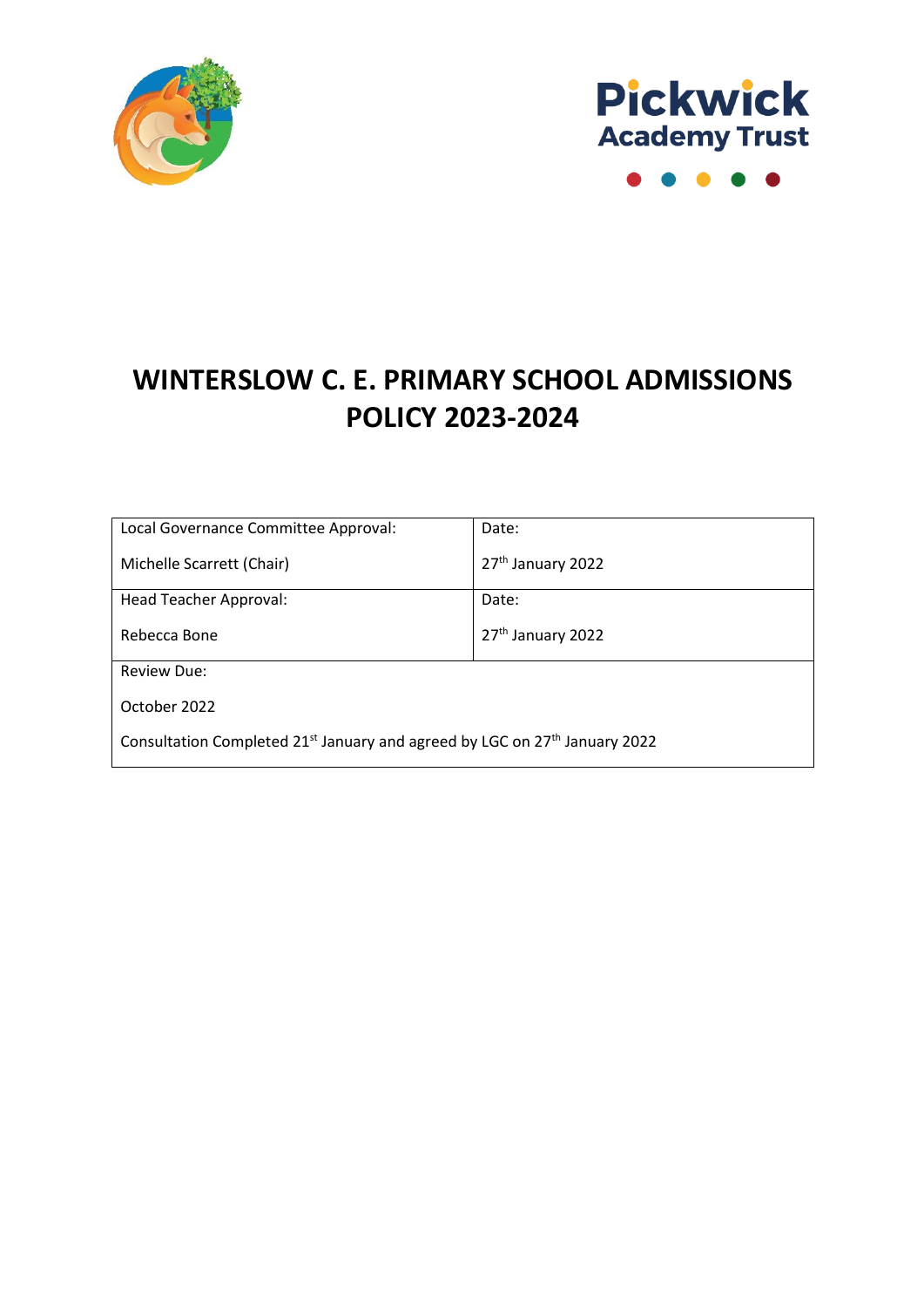



Winterslow Primary School Admissions Policy 2023-2024

#### **1. Introduction**

- a. The Academy trust of *Winterslow Primary CE School / Academy*, the Academy is the admission authority and responsible for the admission arrangements of the Academy. This document sets out the admission arrangements of the Academy for the academic year 2023/2024.
- b. The published admission number (PAN) for entry into the academy is 30. The Academy will admit up to the PAN in the normal year of entry which is the Reception year<sup>1</sup>. Where there are more applications for admission than places available at the Academy, then places will be offered in accordance with the oversubscription criteria at section 3 of this policy.
- c. Infant Class Size Regulations apply to the normal year of entry (and Year 1 and Year 2). These regulations require classes to be no bigger than 30 children although the PAN may be much lower than 30. **2**
- d. Where a child has an education, health and care plan (EHCP) which names the Academy, then that child will be admitted to the Academy and the number of available places in the PAN will reduce correspondingly. Admission of children with an EHCP is dealt with by the home Local Authority (LA) (which is where you reside).
- e. When applying to start Academy in Reception<sup>3</sup> in September 2023 you must apply to your home LA. All applications for first admission must be received by your home LA by the closing date of 15 January 2023. The home LA will make a single offer of a place on 16 April 2023 (or next working day).

#### **2. Religious Character of the Academy**

- a. The Academy is designated with a religious character. The Academy's religious authority is the Diocese of Salisbury. The Academy must have regard to any guidance from its religious authority when constructing the faith based terms of its admission arrangements.
- b. Recognising its historic foundation, the Academy will preserve and develop its religious character in accordance with the principles of the Church of England and in partnership with the churches at parish and diocesan level. The Academy aims to support children and their families by providing an education of the highest quality within the context of Christian belief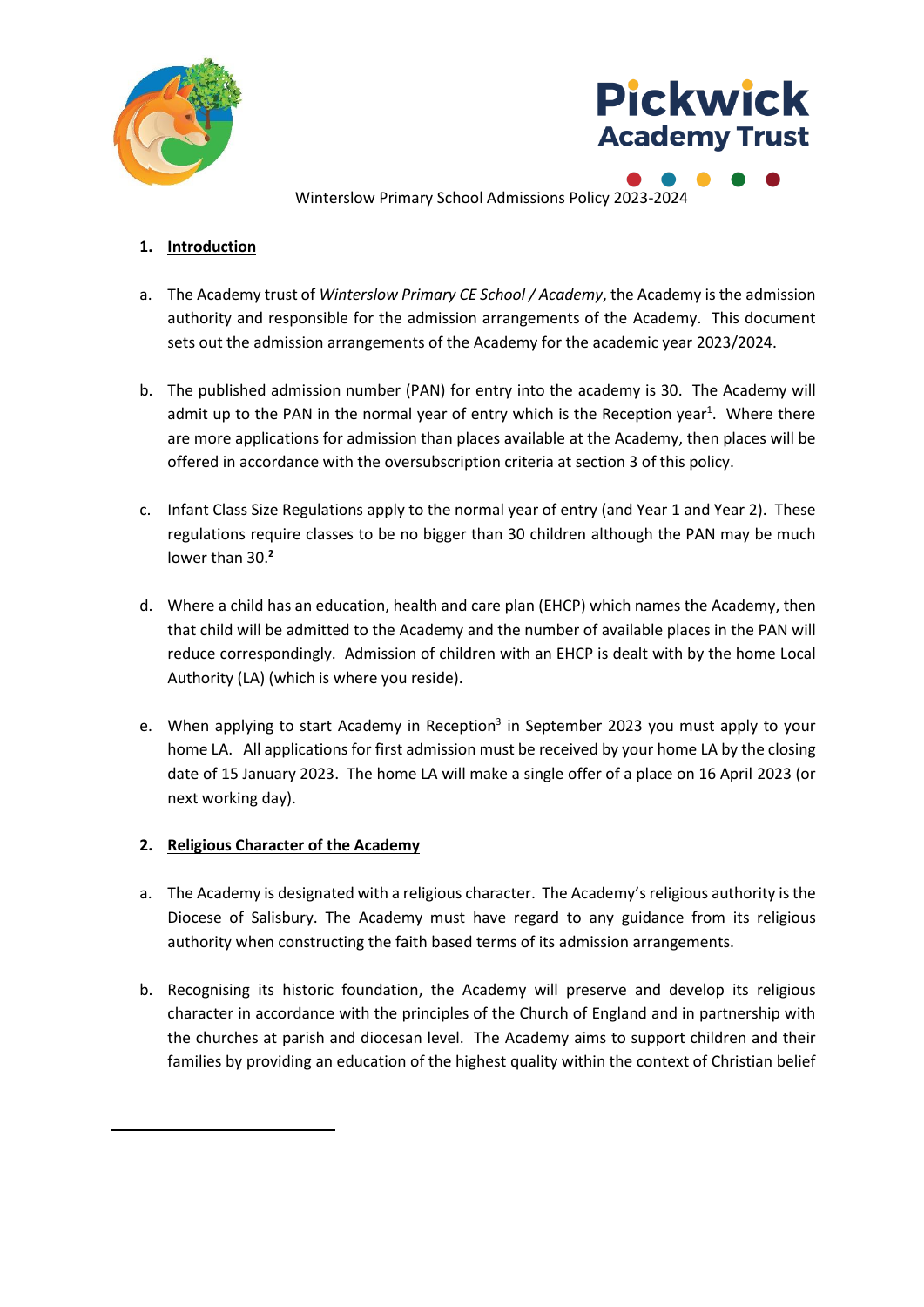



and practice. It encourages an understanding of the meaning and significance of faith and promotes Christian values through the experience it offers to all its pupils.

#### **3. Oversubscription Criteria**

Where the Academy is oversubscribed (there are more applicants than places available) places will be allocated in accordance with the following criteria and in the following order. Please read the explanatory notes for further guidance.

- a. Looked After Children or Previously Looked After Children A child who is in the care of an LA or was in the care of a LA but immediately after being looked after became subject to an adoption, child arrangement, or special guardianship order. This includes those children who appear to the admission authority to have been in state care outside of England and ceased to be in state care as a result of being adopted.
- b. Vulnerable Children

A child is eligible in this category where the child has an identified social or medical need.

- c. Children living in the Catchment Area with a sibling at the Academy A child living inside the Catchment Area is eligible for this category where they have a sibling attending the Academy on the date of application and the sibling will still be attending the Academy at the time of admission.
- d. Children living in the Catchment Area
- e. Children living outside the Catchment Area with a sibling at the Academy A child living outside the Catchment Area is eligible for this category where they have a sibling attending the Academy on the date of application and the sibling will still be attending the Academy at the time of admission.
- f. Children of Staff

Children of staff in either or both of the following circumstances:

- a) Where the member of staff has been employed at the Academy for two or more years at the time at which the application for the admission to the Academy is made, and/or
- b) The member of staff is recruited to fill a vacant post for which there is a demonstrable skill shortage.
- g. All Other Children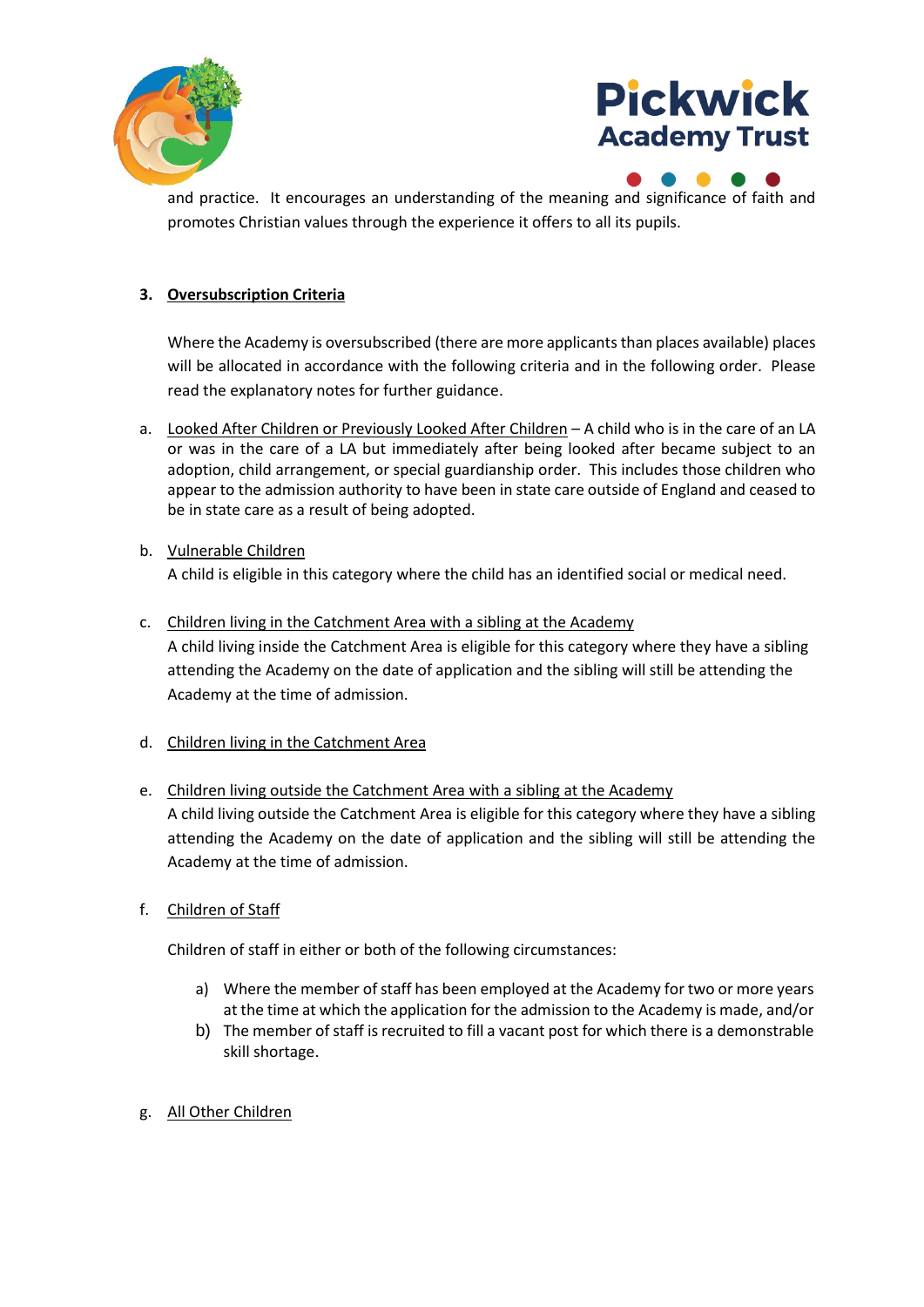

# **Pickwick Academy Trust**

#### **Tie Breaker**

If there are not enough places to satisfy all the applications under any one criterion, priority will be given to those living nearest the Academy. The Academy will adopt the measurement system of Wiltshire Council Local Authority to determine the distance from the School to the Home address**.** Where two or more applicants live an equal distance from the Academy and it is not possible to differentiate between them, priority will be determined by random allocation through the drawing of lots supervised by someone independent of the Academy.

#### **Oversubscription Criteria: Explanatory Notes**

**Catchment Area** means the geographical area from which children will be afforded priority for admission to the Academy. A hard copy is available at the Academy office.

#### **Vulnerable Children**

- **(i)** Medical need means where written evidence has been provided from a senior clinical medical officer or the child's general practitioner / specialist showing that the child's condition would make it detrimental to the child's health not to admit him/her to the School. This may include written evidence where the parent has a medical need and/or disability which would make it detrimental for the child to attend a different school; this may be supported by evidence of the child as a young carer. Evidence to be relied upon must be submitted with the Supplementary Information Form and sent to the School on or before 15<sup>th</sup> January 2023.
- **(ii)** Social Need means where the child is of confirmed refugee status. Written evidence of this from the home LA must be submitted with the Supplementary Information Form and sent to the School on or before 15<sup>th</sup> January 2023.

**Sibling** means brother or sister, half brother or sister, adopted brother or sister, step brother or sister, foster brother or sister, or the child of the parent/carer's partner where the child for whom admission is sought is living in the same family unit as that sibling and at the same address.

**Home address** means the place where the child resides for the majority of the school week (Sunday to Thursday) with the person/s who legally has care of the child (child care arrangements are excluded). The School may require documentary evidence of house ownership or tenancy together with evidence of the child's residency at the property.

#### **4. Supplementary Information Form (SIF)**

a. Where seeking priority under the vulnerable children (3b) or faith criterion parents must fully complete the relevant part of the SIF and provide the required supporting evidence. Where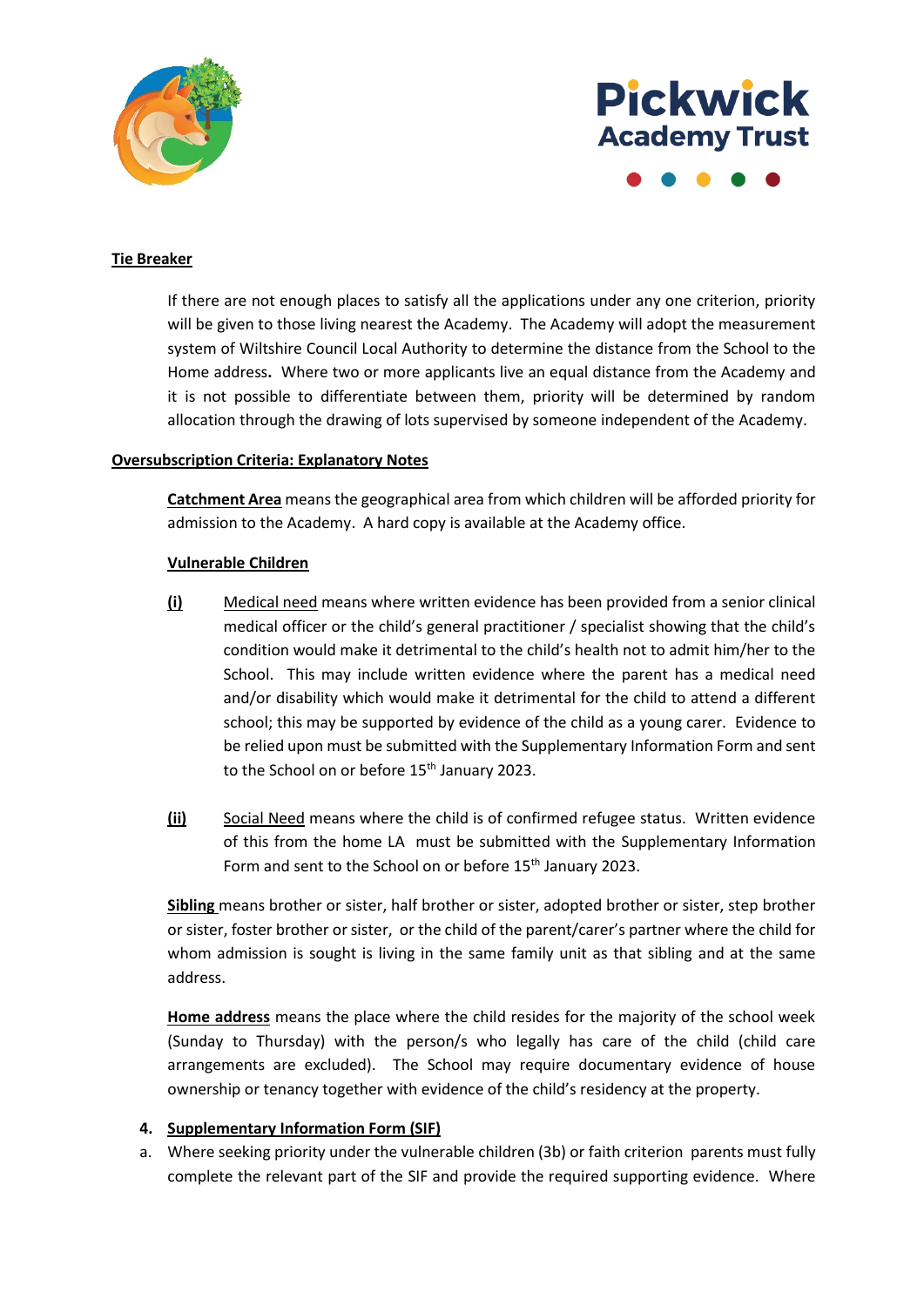



relying on the vulnerable children criterion (3b) you must supply evidence to support the application.

b. The SIF must be returned to the Academy office on or before 15<sup>th</sup> January 2023. The SIF is available on the Academy website or a paper copy may be requested from the Academy office.

#### **5. Appeals**

- a. Where an application is unsuccessful the parents/carers have the statutory right to bring an appeal against that decision to an independent appeal panel. Details of how to appeal will be included in the letter advising that the application has been unsuccessful.
- b. The admission appeal timetable is published on the School's website by  $28<sup>th</sup>$  February each year.

#### **6. Important Information**

#### a. Waiting Lists

If the Academy is oversubscribed for September 2023 entry a waiting list will be maintained until 31<sup>st</sup> December 2023. The position of the child on the waiting list will correspond with the oversubscription criteria; it will not be based on length of time on the waiting list. The right of appeal at Section 5 remains. You may request your child's name be removed from the waiting list at any time. If a place is offered but refused then the child's name will be removed from the waiting list.

#### b. Summer Born children

Summer born children (which refers to children born from 1 April to 31 August) are not required to start school until a full year after the point at which they could first have been admitted – the point at which other children in their age range are beginning year 1. Should the parent wish their child to be admitted to reception, rather than year 1, they may request that the child is admitted out of their normal age group. Please note the following:

- (i) **You must make an application for admission to the Academy for September 2023 entry but make it clear on the application form that you wish your child to enter the reception class in September 2024.**
- (ii) Discussions with the School are strongly recommended prior to making a decision to decline entry for an entire year **and** to be admitted to reception in September 2023. Any decision will be on the basis of the circumstances of each case and in the best interests of the child concerned.
- (iii) If the request is agreed the September 2023 application may be withdrawn before a place is offered **but a fresh application will need to be made** for September 2024 entry **which will be processed as a fresh application along with all other applications and**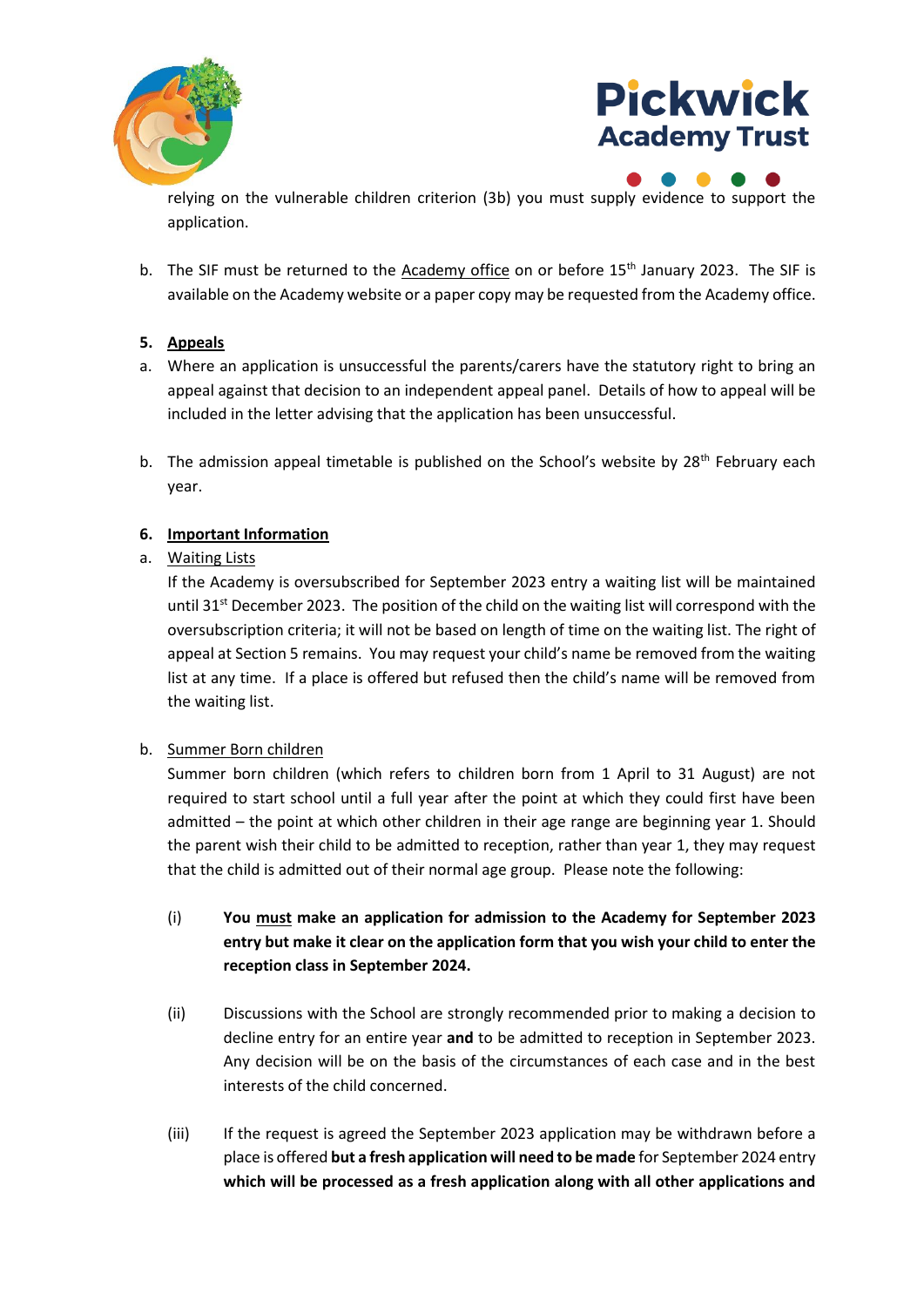

## **Pickwick Academy Trust**

**in accordance with the School's admission arrangements**. PLEASE NOTE that it is possible even if the request is agreed that the child may not be admitted in September 2024 as there is no guarantee of a school place.

(iv) If the request is refused the parent must decide whether to accept the offer of a place for the normal age group, or to refuse it and make an in year application for admission to year one for the September following the child's fifth birthday.

#### c. Deferred entry and part time attendance below statutory school age

**A child may start at the Academy in the academic year in which he/she reaches the age of 5.**  Where the child has not yet reached statutory school age (5 years old), the child is entitled to a full time place and parents may choose for their child to attend full time. Alternatively parents may choose for their child to attend part time until their child attains compulsory school age. If parents do not consider their child is ready to start school then they may defer entry altogether to later in the school year but not beyond the point at which the child reaches compulsory school age or not beyond the beginning of the final term in the school year (whichever is the sooner).

#### d. Admission of children outside their normal age group

Parents may seek a place for their child outside their normal age group, for example if the child is gifted and talented or has experienced problems such as ill health.

Such requests should be discussed with the Headteacher as early as possible in the admissions round associated with that child's date of birth. This will allow the School sufficient time to make a decision regarding the request before the closing date for applications and national offer day. Decisions to admit a pupil outside their normal age group will be based on the circumstances of each case and based on what is in the best interests of the child concerned. We may request supporting professional evidence to assist in the decision-making. There is no legal requirement for this medical or educational evidence to be secured from an appropriate professional. However, failure to provide this may impede our ability to make an informed decision.

#### e. Multiple Birth Applications

Where there are multiple birth applications the PAN will, provided it is practicable, be exceeded or increased at the point of allocation in order to ensure that multiple birth siblings can be allocated places at the School.

#### **7. Withdrawal of an Offer**

The School may withdraw an offer where it has been offered in error, has been made on the basis of a fraudulent or intentionally misleading application, or a parent has not responded to an offer of a place within a reasonable period of time.